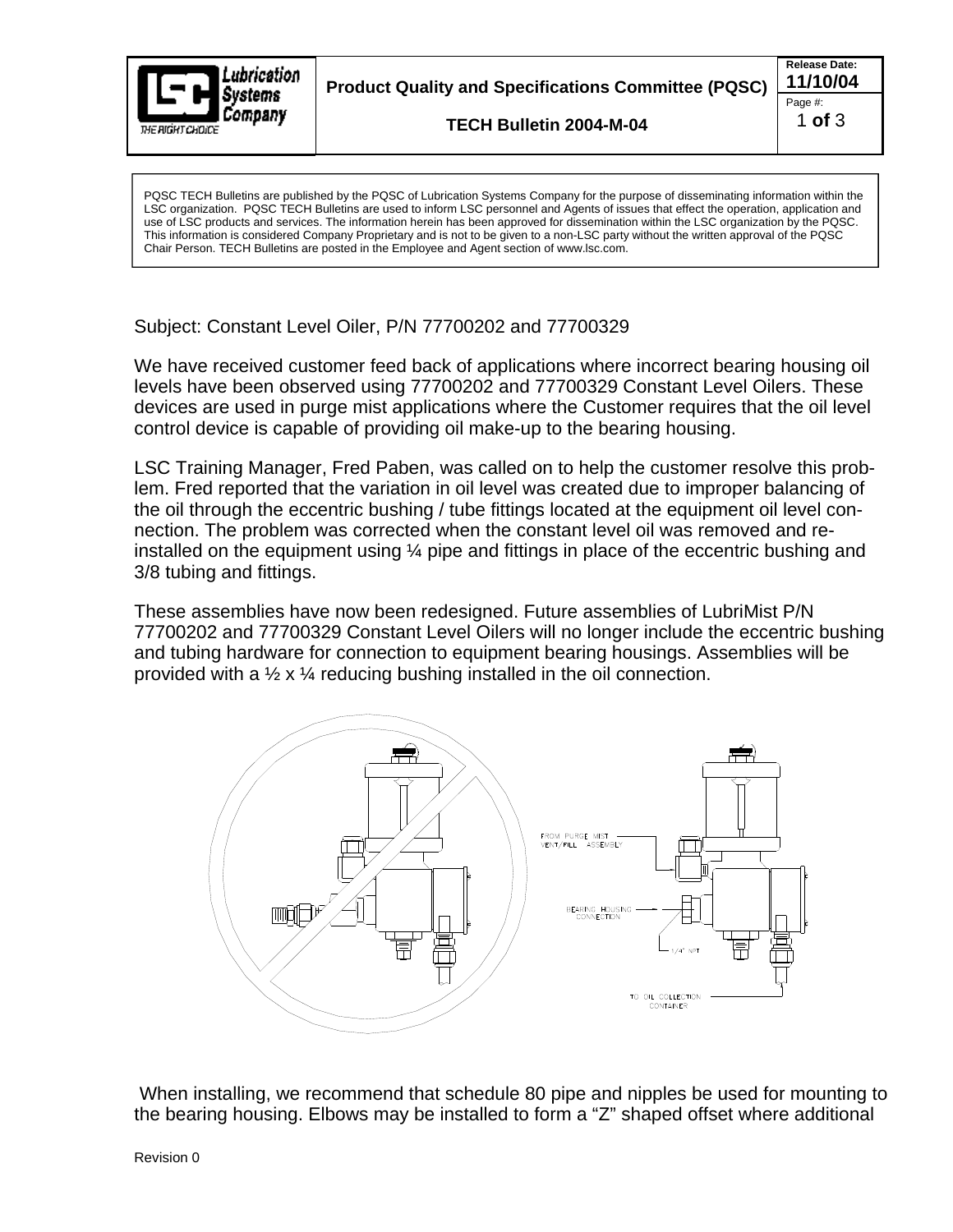

adjustment in vertical positioning is needed. Uninstalled items in the field should be in stalled using ¼ pipefittings rather that the eccentric bushing and tube fittings that were supplied with the devices.

Charles Ebreut

Charlie Ehlert Dir. Quality Control and New Product Development PQSC Chairman